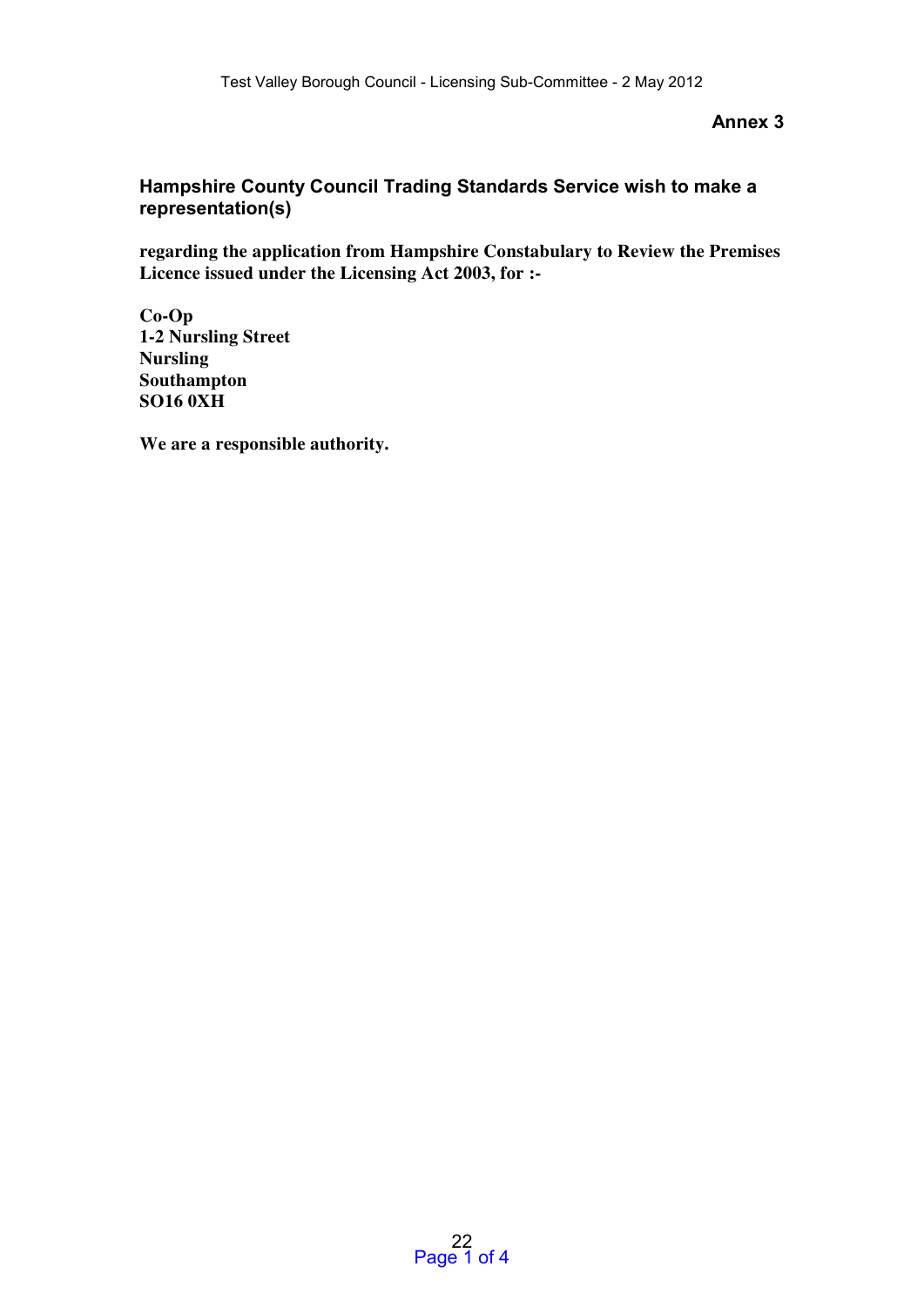## (A) REPRESENTEE DETAILS (fill in as applicable)

| Mr<br>$\mathbf{x}$ | <b>Mrs</b><br>Miss<br>Ms |                       |  |
|--------------------|--------------------------|-----------------------|--|
| Other title        |                          | (for example,         |  |
|                    |                          | Rev)                  |  |
| <b>Surname</b>     |                          | <b>First names</b>    |  |
| Lawford            |                          | <b>Stephen George</b> |  |
|                    |                          |                       |  |

| Are you over 18                  | <b>Yes</b> |
|----------------------------------|------------|
| <b>Hampshire County Council</b>  |            |
| <b>Trading Standards Service</b> |            |
| <b>Montgomery House</b>          |            |
| <b>Monarch Way</b>               |            |
| <b>Winchester, Hants</b>         |            |

| <b>Post Town Postcode</b>          | <b>SO22 5PW</b>                                                            |              |
|------------------------------------|----------------------------------------------------------------------------|--------------|
|                                    | Contact telephone number in working hours                                  | 01962 833658 |
| <b>Email address</b><br>(optional) | Steve.Lawford@hants.gov.uk                                                 |              |
|                                    | This application to review relates to the following licensing objective(s) |              |

| 1) the prevention of crime and disorder |   |
|-----------------------------------------|---|
| 2) public safety                        |   |
| 3) the prevention of public nuisance    | X |
| 4) the protection of children from harm |   |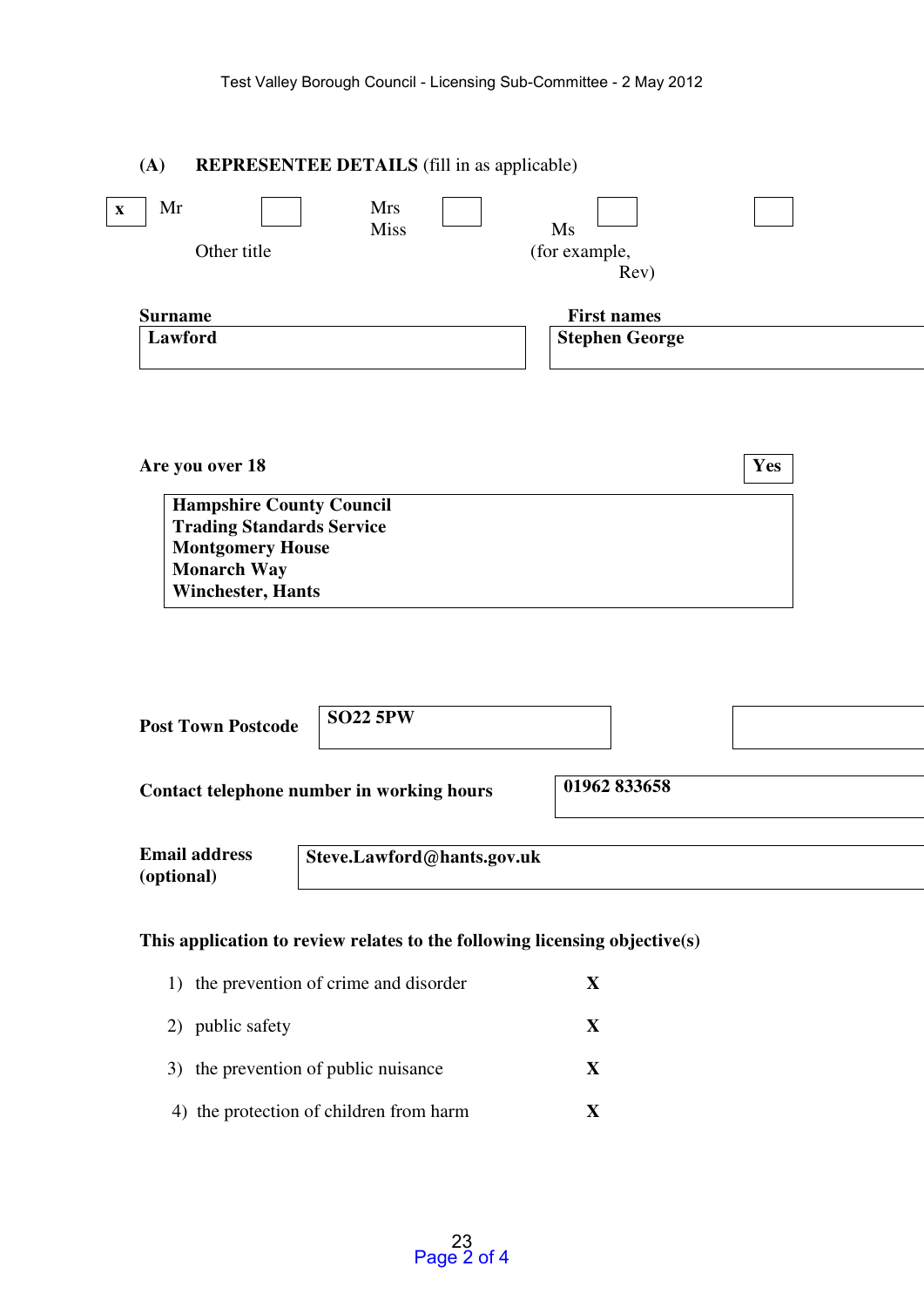## **HCC Trading Standards Service is supporting this Review by Hampshire Constabulary.**

**08/07/11** - Following the failed police test purchase on 1 July 2011, Trading Standards Officer (TSO) Lawford visited the store and dealt with Manager Kevin Tilburn. Advice was given regarding due diligence and he explained the serious consequences of a second sale.

**18/11/11** – The store failed a Trading Standards alcohol test purchase when a bottle of wine was sold to a 16 year old female volunteer by cashier Kirsty Marie Law. The operation was led by TSO Lawford.

**16/12/11** – TSO Lawford arranged a mediation meeting with the Co-Op's Regional Manager Hayley Smith and Georgina Fice and PS Callard of the western licensing unit. A list of proposed conditions were handed to Ms Smith.

There was then an exchange of emails between TSO Lawford, the police licensing team and the Co-Op's Diligence Manager Craig Jones, culminating with a further mediation meeting at Southampton City police station on 26 January 2012 with Georgina Fice of the western licensing unit, Mr Jones and Ms Smith.